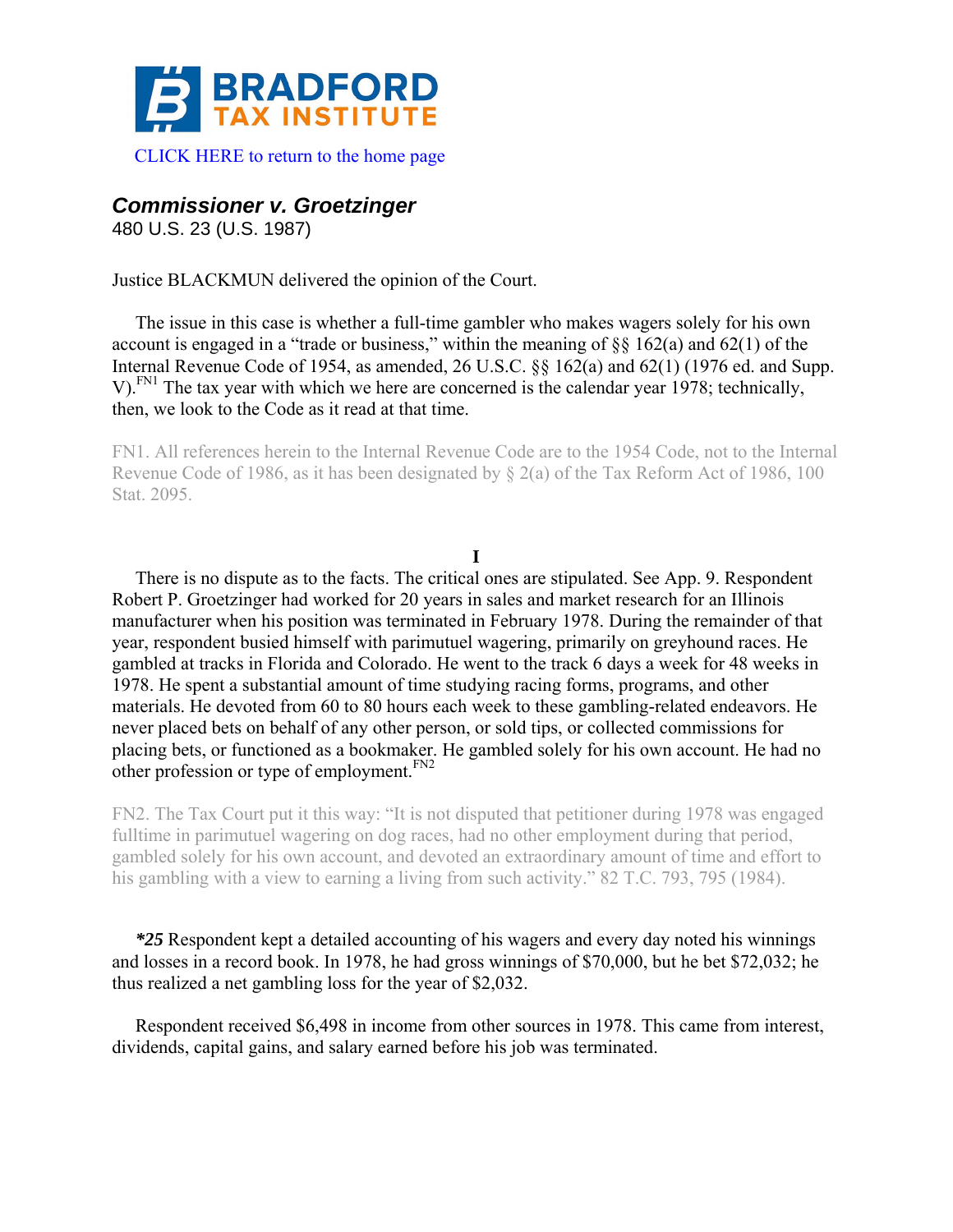On the federal income tax return he filed for the calendar year 1978 respondent reported as income only the \$6,498 realized from nongambling sources. He did not report any gambling winnings or deduct any gambling losses.<sup>FN3</sup> He did not itemize deductions. Instead, he computed his tax liability from the tax tables.

FN3. Respondent, however, did report his net gambling loss of \$2,032 in Schedule E (Supplemental Income Schedule) of his return, but he did not utilize that amount in computing his adjusted gross income or claim it as an itemized deduction.

Upon audit, the Commissioner of Internal Revenue determined that respondent's \$70,000 in gambling winnings were to be included in his gross income and that, pursuant to § 165(d) of the Code, 26 U.S.C. § 165(d), a deduction was to be allowed for his gambling losses to the extent of these gambling gains. But the Commissioner further determined that, under the law as it was in 1978, a portion of respondent's \$70,000 gambling-loss deduction was an item of tax preference and operated to subject him to the minimum tax under  $\S 56(a)$  of the Code, 26 U.S.C.  $\S 56(a)$ (1976 ed.). At that time, under statutory provisions in effect from 1976 until 1982, "items of tax preference" were lessened by certain deductions, but not by deductions not "attributable to a trade or business carried on by the taxpayer."  $\S 57(a)(1)$  and  $(b)(1)(A)$ , and  $\S 62(1)$ , 26 U.S.C.  $\S$ 57(a)(1) and (b)(1)(A), and § 62(1) (1976 ed. and Supp. I).<sup>*FN4*</sup>

FN4. This statutory scheme was amended by the Tax Equity and Fiscal Responsibility Act of 1982, § 201(a), 96 Stat. 411. For tax years after 1982, gambling-loss deductions explicitly are excluded from the minimum tax base. The Commissioner acknowledges that a taxpayer like respondent for a year after 1982 would not be subject to minimum tax liability because of his gambling-loss deduction. Brief for Petitioner 4, n. 4.

*\*26* These determinations by the Commissioner produced a § 56(a) minimum tax of \$2,142 and, with certain other adjustments not now in dispute, resulted in a total asserted tax deficiency of \$2,522 for respondent for 1978.

Respondent sought redetermination of the deficiency in the United States Tax Court. That court, in a reviewed decision, with only two judges dissenting, held that respondent was in the trade or business of gambling, and that, as a consequence, no part of his gambling losses constituted an item of tax preference in determining any minimum tax for 1978. 82 T.C. 793 (1984). In so ruling, the court adhered to its earlier court-reviewed decision in *Ditunno v. Commissioner,* 80 T.C. 362 (1983). The court in *Ditunno, id.,* at 371, had overruled *Gentile v. Commissioner,* 65 T.C. 1 (1975), a case where it had rejected the Commissioner's contention ( *contrary* to his position here) that a full-time gambler *was* in a trade or business and therefore was subject to self-employment tax.

The United States Court of Appeals for the Seventh Circuit affirmed. 771 F.2d 269 (1985). Because of a conflict on the issue among Courts of Appeals, <sup>FN5</sup> we granted certiorari. 475 U.S. 1080, 106 S.Ct. 1456, 89 L.Ed.2d 714 (1986).

FN5. Compare *Nipper v. Commissioner,* 746 F.2d 813 (CA11 1984), aff'g, without opinion, 47 TCM 136, ¶ 83, 644 P-H Memo TC (1983), and the Seventh Circuit's decision in the present case, with *Gajewski v. Commissioner,* 723 F.2d 1062 (CA2 1983), cert. denied, 469 U.S. 818,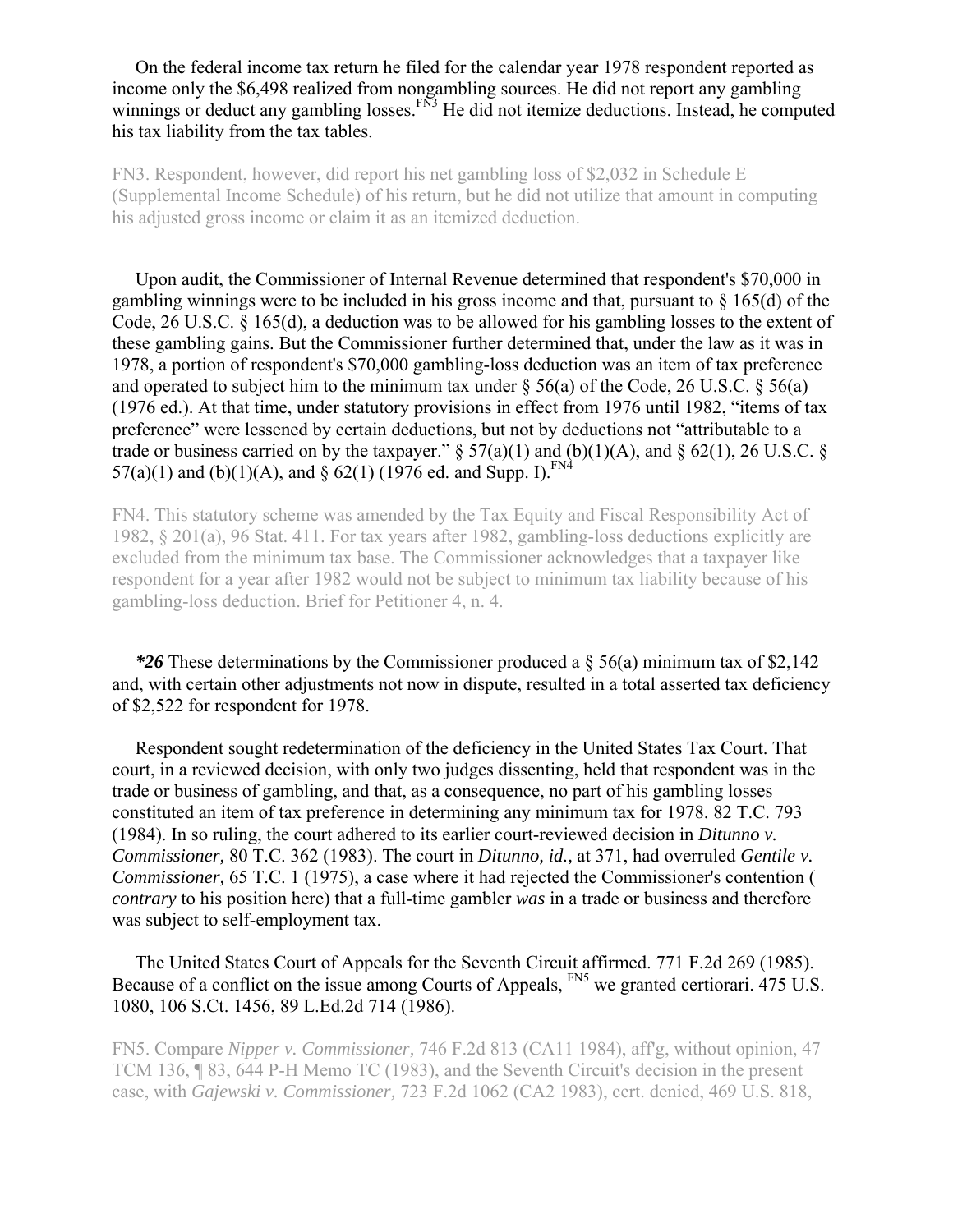105 S.Ct. 88, 83 L.Ed.2d 35 (1984); *Estate of Cull v. Commissioner,* 746 F.2d 1148 (CA6 1984), cert. denied, 472 U.S. 1007, 105 S.Ct. 2701, 86 L.Ed.2d 717 (1985); and *Noto v. United States,* 770 F.2d 1073 (CA3 1985), aff'g, without opinion, 598 F.Supp. 440 (NJ 1984).

Despite the interim reversals by the Second and Sixth Circuits in *Gajewski* and *Cull, supra,* the Tax Court has adhered to its position that a full-time gambler is engaged in a trade or business. See, *e.g., Meredith v. Commissioner,* 49 TCM 318, ¶ 84,651 P-H Memo TC (1984); *Barrish v. Commissioner,* 49 TCM 115, ¶ 84,602 P-H Memo TC (1984). It has drawn no distinction between the gambler and the active market trader. See also *Baxter v. United States,* 633 F.Supp. 912 (Nev.1986).

## *\*27* **II**

The phrase "trade or business" has been in  $\S$  162(a) and in that section's predecessors for many years. Indeed, the phrase is common in the Code, for it appears in over 50 sections and 800 subsections and in hundreds of places in proposed and final income tax regulations. The slightly longer phrases, "carrying on a trade or business" and "engaging in a trade or business," themselves are used no less than 60 times in the Code. The concept thus has a well-known and almost constant presence on our tax-law terrain. Despite this, the Code has never contained a definition of the words "trade or business" for general application, and no regulation has been issued expounding its meaning for all purposes. FN6 Neither has a broadly applicable authoritative judicial definition emerged.FN7 Our task in this case is to ascertain the meaning of the phrase as it appears in the sections of the Code with which we are here concerned.<sup>FN8</sup>

FN6. Some sections of the Code, however, do define the term for limited purposes. See § 355(b)(2), 26 U.S.C. § 355(b)(2) (distribution of stock of controlled corporation); §§ 502(b) and 513(b), 26 U.S.C. §§ 502(b) and 513(b) (exempt organizations); and § 7701(a)(26), 26 U.S.C. § 7701(a)(26) (defining the term to include "the performance of the functions of a public office").

FN7. Judge Friendly some time ago observed that "the courts have properly assumed that the term includes all means of gaining a livelihood by work, even those which would scarcely be so characterized in common speech." *Trent v. Commissioner,* 291 F.2d 669, 671 (CA2 1961).

FN8. We caution that in this opinion our interpretation of the phrase "trade or business" is confined to the specific sections of the Code at issue here. We do not purport to construe the phrase where it appears in other places.

In one of its early tax cases, *Flint v. Stone Tracy Co.,* 220 U.S. 107, 31 S.Ct. 342, 55 L.Ed. 389 (1911), the Court was concerned with the Corporation Tax imposed by § 38 of the Tariff Act of 1909, ch. 6, 36 Stat. 112-117, and the status of being engaged in business. It said: " 'Business' is a very comprehensive term *\*28* and embraces everything about which a person can be employed." 220 U.S., at 171, 31 S.Ct., at 357. It embraced the Bouvier Dictionary definition: "That which occupies the time, attention and labor of men for the purpose of a livelihood or profit." *Ibid.* See also *Helvering v. Horst,* 311 U.S. 112, 118, 61 S.Ct. 144, 147, 85 L.Ed. 75 (1940). And Justice Frankfurter has observed that "we assume that Congress uses common words in their popular meaning, as used in the common speech of men." Frankfurter, Some Reflections on the Reading of Statutes, 47 Colum.L.Rev. 527, 536 (1947).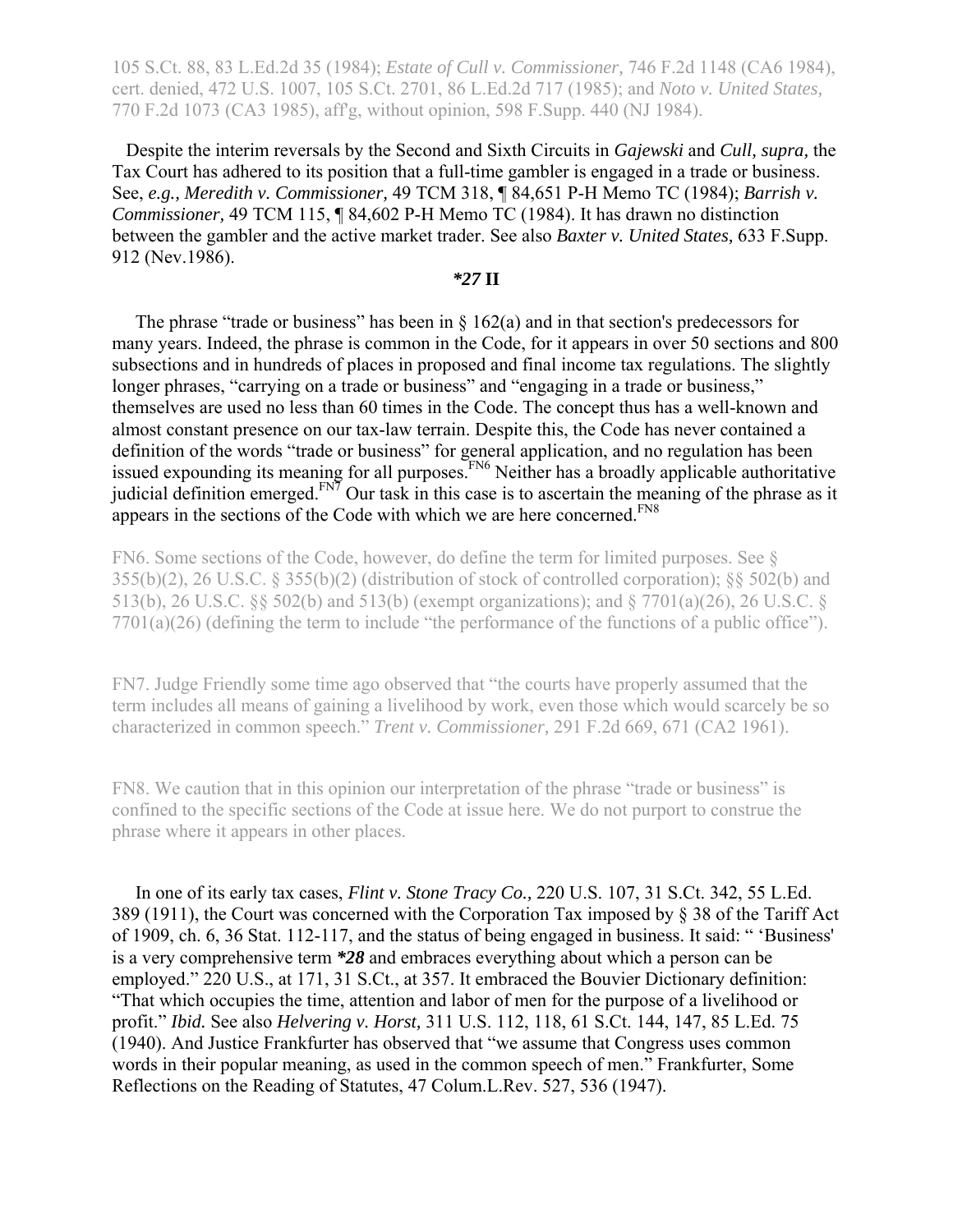With these general comments as significant background, we turn to pertinent cases decided here. *Snyder v. Commissioner,* 295 U.S. 134, 55 S.Ct. 737, 79 L.Ed. 1351 (1935), had to do with margin trading and capital gains, and held, in that context, that an investor, seeking merely to increase his holdings, was not engaged in a trade or business. Justice Brandeis, in his opinion for the Court, noted that the Board of Tax Appeals theretofore had ruled that a taxpayer who devoted the major portion of his time to transactions on the stock exchange for the purpose of making a livelihood could treat losses incurred as having been sustained in the course of a trade or business. He went on to observe that no facts were adduced in *Snyder* to show that the taxpayer "might properly be characterized as a 'trader on an exchange who makes a living in buying and selling securities.' " *Id.,* at 139, 27 S.Ct., at 739. These observations, thus, are dicta, but, by their use, the Court appears to have drawn a distinction between an active trader and an investor.

In *Deputy v. Du Pont,* 308 U.S. 488, 60 S.Ct. 363, 84 L.Ed. 416 (1940), the Court was concerned with what were "ordinary and necessary" expenses of a taxpayer's trade or business, within the meaning of § 23(a) of the Revenue Act of 1928, 45 Stat. 799. In ascertaining whether carrying charges on short sales of stock were deductible as ordinary and necessary expenses of the taxpayer's business, the Court *assumed* that the activities of the taxpayer in conserving and enhancing his estate constituted a trade or business, but nevertheless disallowed the *\*29* claimed deductions because they were not "ordinary" or "necessary." 308 U.S., at 493-497, 60 S.Ct., at 366-368. Justice Frankfurter, in a concurring opinion joined by Justice Reed, did not join the majority. He took the position that whether the taxpayer's activities constituted a trade or business was "open for determination," *id.,* at 499, 60 S.Ct., at 369, and observed:

" "... carrying on any trade or business," within the contemplation of  $\S 23(a)$ , involves holding one's self out to others as engaged in the selling of goods or services. This the taxpayer did not do.... Without elaborating the reasons for this construction and not unmindful of opposing considerations, including appropriate regard for administrative practice, I prefer to make the conclusion explicit instead of making the hypothetical litigation-breeding assumption that this taxpayer's activities, for which expenses were sought to be deducted, did constitute a 'trade or business.' " *Ibid.*

Next came *Higgins v. Commissioner,* 312 U.S. 212, 61 S.Ct. 475, 85 L.Ed. 783 (1941). There the Court, in a bare and brief unanimous opinion, ruled that salaries and other expenses incident to looking after one's own investments in bonds and stocks were not deductible under § 23(a) of the Revenue Act of 1932, 47 Stat. 179, as expenses paid or incurred in carrying on a trade or business. While surely cutting back on *Flint*'s broad approach, the Court seemed to do little more than announce that since 1918 "the present form [of the statute] was fixed and has so continued"; that "[n]o regulation has ever been promulgated which interprets the meaning of 'carrying on a business' "; that the comprehensive definition of "business" in *Flint* was "not controlling in this dissimilar inquiry"; that the facts in each case must be examined; that not all expenses of every business transaction are deductible; and that "[n]o matter how large the estate or how continuous or extended the work required may be, such facts are not sufficient as a matter of law to permit the courts to reverse the decision of the Board." 312 U.S., at 215-218, 61 S.Ct., at 477-478. The opinion, therefore-although devoid *\*30* of analysis and not setting forth what elements, if any, in addition to profit motive and regularity, were required to render an activity a trade or businessmust stand for the propositions that full-time market activity in managing and preserving one's own estate is not embraced within the phrase "carrying on a business," and that salaries and other expenses incident to the operation are not deductible as having been paid or incurred in a trade or business.FN9 See also *United States v. Gilmore,* 372 U.S. 39, 44-45, 83 S.Ct. 623, 626-627, 9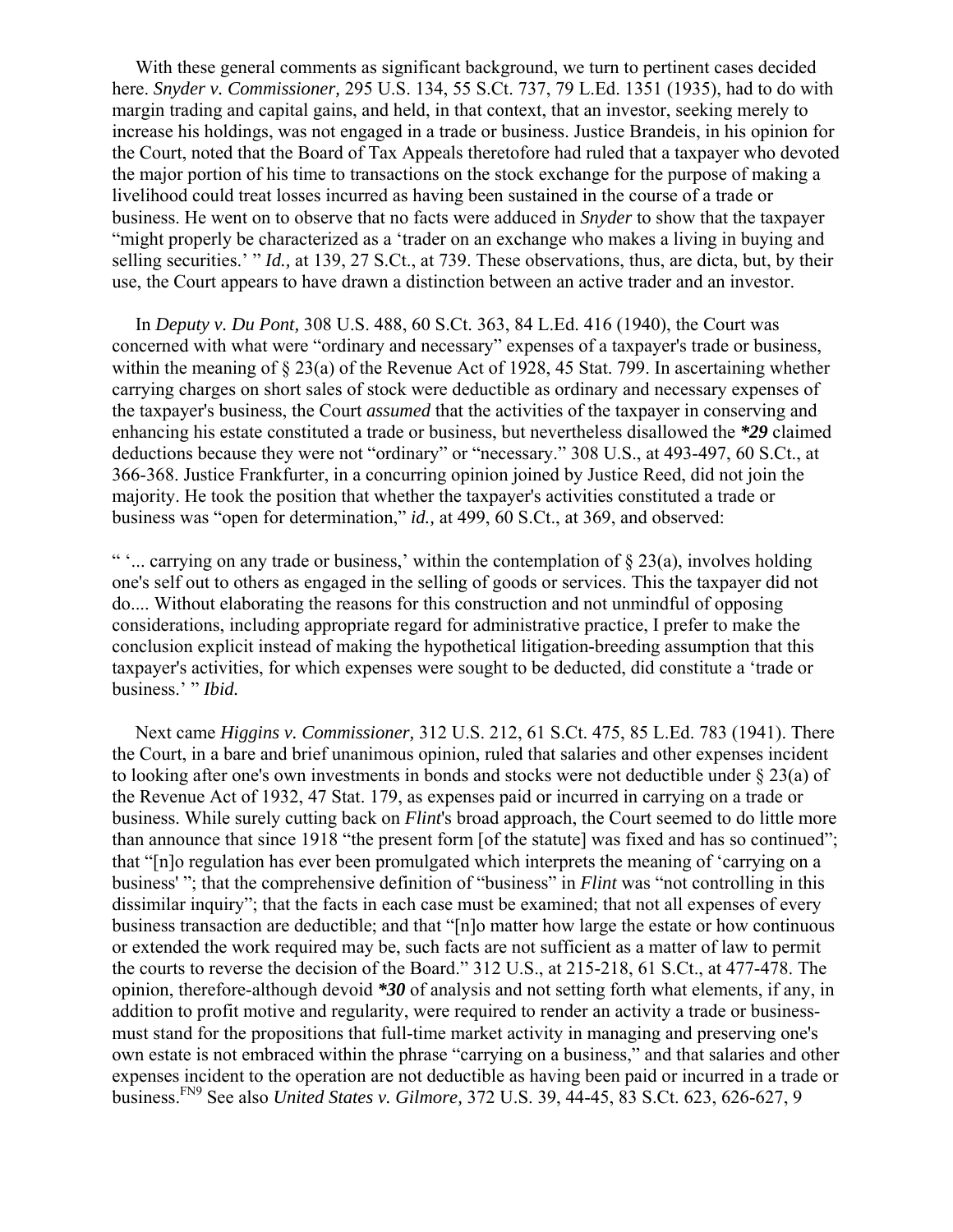L.Ed.2d 570 (1963); *Whipple v. Commissioner,* 373 U.S. 193, 83 S.Ct. 1168, 10 L.Ed.2d 288 (1963). It is of interest to note that, although Justice Frankfurter was on the *Higgins* Court and this time did not write separately, and although Justice Reed, who had joined the concurring opinion in *Du Pont,* was the author of the *Higgins* opinion, the Court in that case did not even cite *Du Pont* and thus paid no heed whatsoever to the content of Justice Frankfurter's pronouncement in his concurring opinion.<sup>FN10</sup> Adoption of the Frankfurter gloss obviously would have disposed of the case in the Commissioner's favor handily and automatically, but that easy route was not followed.

FN9. See, however, § 212 of the 1954 Code, 26 U.S.C. § 212. This section has its roots in § 23(a)(2) of the 1939 Code, as added by § 121 of the Revenue Act of 1942, 56 Stat. 819. It allows as a deduction all the ordinary and necessary expenses paid or incurred "for the management, conservation, or maintenance of property held for the production of income," and thus overcame the specific ruling in *Higgins* that expenses of that kind were not deductible. The statutory change, of course, does not read directly on the term "trade or business." Obviously, though, Congress sought to overcome *Higgins* and achieved that end.

FN10. *Deputy v. Du Pont,* 308 U.S. 488, 60 S.Ct. 363, 84 L.Ed. 416 (1940), however, was cited by the parties in their *Higgins* briefs submitted to this Court. See Brief for Petitioner 28, 29, 40, and 61, and Brief for Respondent 17 and 18, in *Higgins v. Commissioner,* O.T. 1940, No. 253.

Less than three months later, the Court considered the issue of the deductibility, as business expenses, of estate and trust fees. In unanimous opinions issued the same day and written by Justice Black, the Court ruled that the efforts *\*31* of an estate or trust in asset conservation and maintenance did not constitute a trade or business. *City Bank Farmers Trust Co. v. Helvering,* 313 U.S. 121, 61 S.Ct. 896, 85 L.Ed. 1227 (1941); *United States v. Pyne,* 313 U.S. 127, 61 S.Ct. 893, 85 L.Ed. 1231 (1941). The *Higgins* case was deemed to be relevant and controlling. Again, no mention was made of the Frankfurter concurrence in *Du Pont.* Yet Justices Reed and Frankfurter were on the Court.

*Snow v. Commissioner,* 416 U.S. 500, 94 S.Ct. 1876, 40 L.Ed.2d 336 (1974), concerned a taxpayer who had advanced capital to a partnership formed to develop an invention. On audit of his 1966 return, a claimed deduction under § 174(a)(1) of the 1954 Code for his pro rata share of the partnership's operating loss was disallowed. The Tax Court and the Sixth Circuit upheld that disallowance. This Court reversed. Justice Douglas, writing for the eight Justices who participated, observed: "Section 174 was enacted in 1954 to dilute some of the conception of 'ordinary and necessary' business expenses under  $\S$  162(a) (then  $\S$  23(a)(1) of the Internal Revenue Code of 1939) adumbrated by Mr. Justice Frankfurter in a concurring opinion in *Deputy v. Du Pont* ... where he said that the section in question ... 'involves holding one's self out to others as engaged in the selling of goods or services.' " 416 U.S., at 502-503, 94 S.Ct., at 1877-1878. He went on to state, *id.,* at 503, 94 S.Ct., at 1878, that § 162(a) "is more narrowly written than is § 174."

From these observations and decisions, we conclude (1) that, to be sure, the statutory words are broad and comprehensive ( *Flint* ); (2) that, however, expenses incident to caring for one's own investments, even though that endeavor is full time, are not deductible as paid or incurred in carrying on a trade or business ( *Higgins; City Bank; Pyne* ); (3) that the opposite conclusion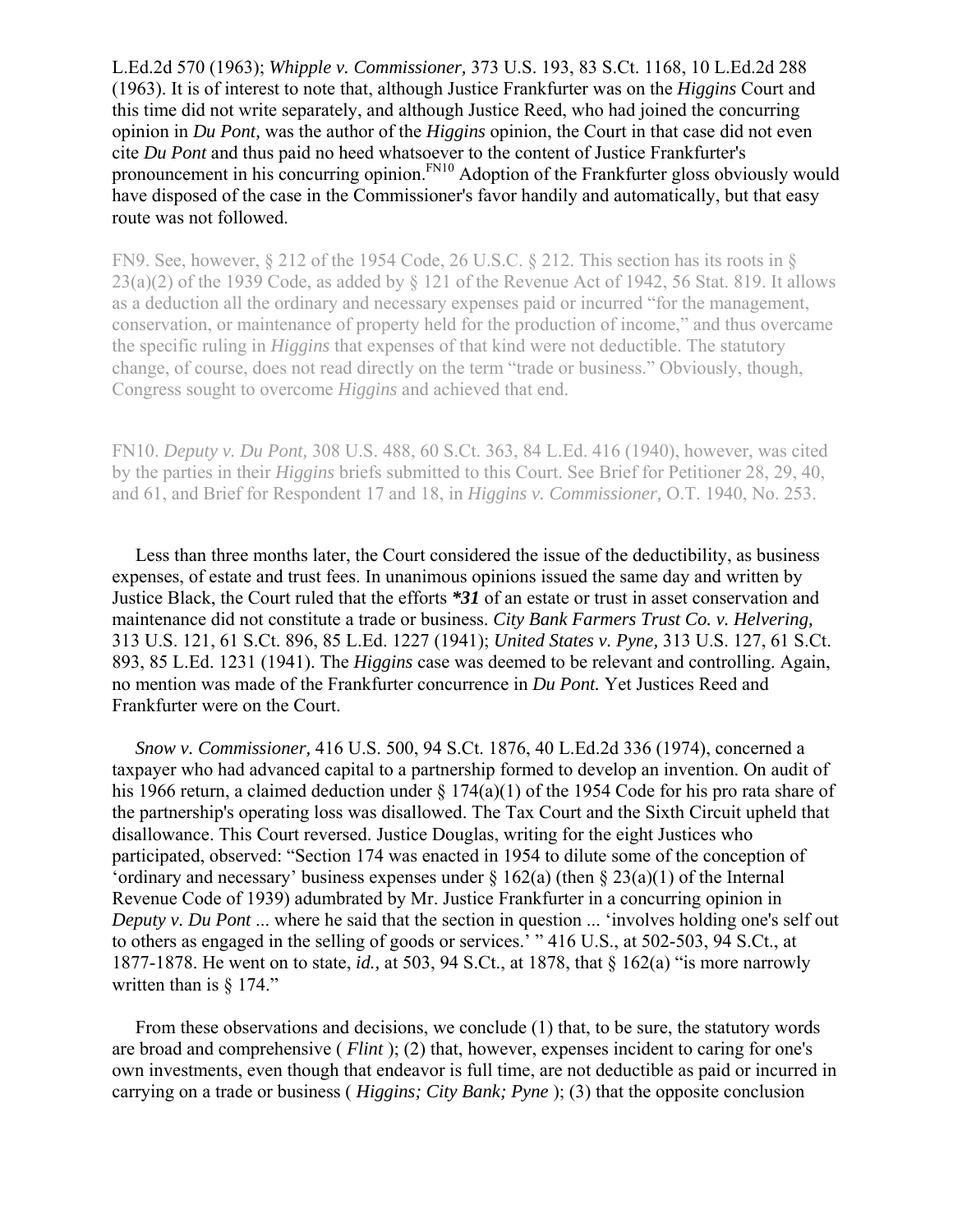may follow for an active trader ( *Snyder* ); (4) that Justice Frankfurter's attempted gloss upon the decision in *Du Pont* was not adopted by the Court in that case; (5) that the Court, indeed, later characterized it as an "adumbration" ( *Snow* ); and (6) that the Frankfurter observation, specifically or by implication, never has been accepted *\*32* as law by a majority opinion of the Court, and more than once has been totally ignored. We must regard the Frankfurter gloss merely as a two-Justice pronouncement in a passing moment and, while entitled to respect, as never having achieved the status of a Court ruling. One also must acknowledge that *Higgins,* with its stress on examining the facts in each case, affords no readily helpful standard, in the usual sense, with which to decide the present case and others similar to it. The Court's cases, thus, give us results, but little general guidance.

## **III**

Federal and state legislation and court decisions, perhaps understandably, until recently have not been noticeably favorable to gambling endeavors and even have been reluctant to treat gambling on a parity with more "legitimate" means of making a living. See, *e.g.,* § 4401 *et seq.* of the Code; *Marchetti v. United States,* 390 U.S. 39, 44-46, and nn. 5 and 6, 88 S.Ct. 697, 701- 702, and nn. 5 and 6, 19 L.Ed.2d 889 (1968).<sup>FN11</sup> And the confinement of gambling-loss deductions to the amount of gambling gains, a provision brought into the income tax law as §  $23(g)$  of the Revenue Act of 1934, 48 Stat. 689, and carried forward into  $\S$  165(d) of the 1954 Code, closed the door on suspected abuses, see H.R.Rep. No. 704, 73d Cong., 2d Sess., 22 (1934); S.Rep. No. 558, 73d Cong., 2d Sess., 25 (1934), but served partially to differentiate genuine gambling losses from many other types of adverse financial consequences sustained during the tax year. Gambling winnings, however, have not been isolated from gambling losses. The Congress has been realistic enough to recognize that such losses do exist and do have some effect on income, which is the primary focus of the federal income tax.

FN11. Today, however, the vast majority of States permit some form of public gambling. The lottery, bingo, parimutuel betting, jai alai, casinos, and slot machines easily come to mind.

The issue this case presents has "been around" for a long time and, as indicated above, has not met with consistent treatment in the Tax Court itself or in the Federal Courts of *\*33* Appeals. The Seventh Circuit, in the present case, said the issue "has proven to be most difficult and troublesome over the years." 771 F.2d, at 271. The difficulty has not been ameliorated by the persistent absence of an all-purpose definition, by statute or regulation, of the phrase "trade or business" which so frequently appears in the Code. Of course, this very frequency well may be the explanation for legislative and administrative reluctance to take a position as to one use that might affect, with confusion, so many others.

Be that as it may, this taxpayer's case must be decided and, from what we have outlined above, must be decided in the face of a decisional history that is not positive or even fairly indicative, as we read the cases, of what the result should be. There are, however, some helpful indicators.

If a taxpayer, as Groetzinger is stipulated to have done in 1978, devotes his full-time activity to gambling, and it is his intended livelihood source, it would seem that basic concepts of fairness (if there be much of that in the income tax law) demand that his activity be regarded as a trade or business just as any other readily accepted activity, such as being a retail store proprietor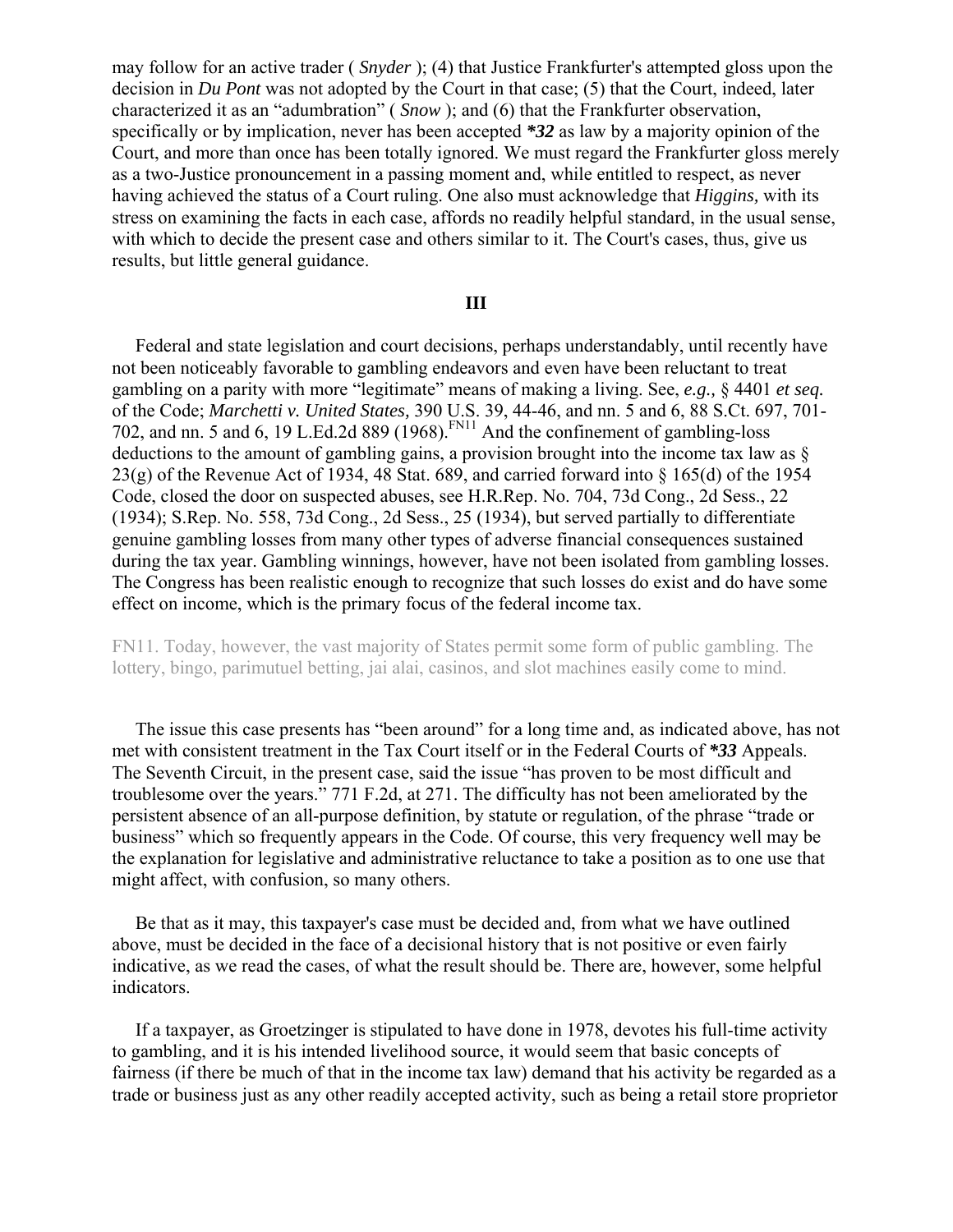or, to come closer categorically, as being a casino operator or as being an active trader on the exchanges.

It is argued, however, that a full-time gambler is not offering goods or his services, within the line of demarcation that Justice Frankfurter would have drawn in *Du Pont.* Respondent replies that he indeed is supplying goods and services, not only to himself but, as well, to the gambling market; thus, he says, he comes within the Frankfurter test even if that were to be imposed as the proper measure. "It takes two to gamble." Brief for Respondent 3. Surely, one who clearly satisfies the Frankfurter adumbration usually is in a trade or business. But does it necessarily follow that one who does not satisfy the Frankfurter adumbration is not in a trade or business? One might well feel that a full-time gambler*\*34* ought to qualify as much as a full-time trader,FN12 as Justice Brandeis in *Snyder* implied and as courts have held.FN13 The Commissioner, indeed, accepts the trader result. Tr. of Oral Arg. 17. In any event, while the offering of goods and services usually would qualify the activity as a trade or business, this factor, it seems to us, is not an absolute prerequisite.

FN12. "It takes a buyer to make a seller and it takes an opposing gambler to make a bet." Boyle, What is a Trade or Business?, 39 Tax Lawyer 737, 763 (1986).

FN13. *Levin v. United States,* 220 Ct.Cl. 197, 205, 597 F.2d 760, 765 (1979); *Commissioner v. Nubar,* 185 F.2d 584, 588 (CA4 1950), cert. denied, 341 U.S. 925, 71 S.Ct. 796, 95 L.Ed. 1357 (1951); *Fuld v. Commissioner,* 139 F.2d 465, 468-469 (CA2 1943). See also *Moller v. United States,* 721 F.2d 810 (CA Fed.1983), cert. denied, 467 U.S. 1251, 104 S.Ct. 3534, 82 L.Ed.2d 839 (1984); *Purvis v. Commissioner,* 530 F.2d 1332, 1334 (CA9 1976).

We are not satisfied that the Frankfurter gloss would add any helpful dimension to the resolution of cases such as this one, or that it provides a "sensible test," as the Commissioner urges. See Brief for Petitioner 36. It might assist now and then, when the answer is obvious and positive, but it surely is capable of breeding litigation over the meaning of "goods," the meaning of "services," or the meaning of "holding one's self out." And we suspect that-apart from gambling-almost every activity would satisfy the gloss.<sup>FN14</sup> A test that everyone passes is not a test at all. We therefore now formally reject the Frankfurter gloss which the Court has never adopted anyway.

FN14. Each of the three cases in conflict with the Seventh Circuit's decision in the present case, see n. 5, *supra,* was a gambler's case and adopted the Frankfurter gloss. Because the same courts, in cases not involving gamblers, have not referred to the Frankfurter gloss, see *Bessenyey v. Commissioner,* 379 F.2d 252 (CA2), cert. denied, 389 U.S. 931, 88 S.Ct. 293, 19 L.Ed.2d 283 (1967); *Gestrich v. Commissioner,* 681 F.2d 805 (CA3 1982), aff'g, without opinion, 74 T.C. 525 (1980); *Main Line Distributors, Inc. v. Commissioner,* 321 F.2d 562 (CA6 1963), it would appear that these courts in effect were creating a special class of, and with special rules for, the full-time gambler. We find no warrant for this in the Code.

*\*35* [1] Of course, not every income-producing and profit-making endeavor constitutes a trade or business. The income tax law, almost from the beginning, has distinguished between a business or trade, on the one hand, and "transactions entered into for profit but not connected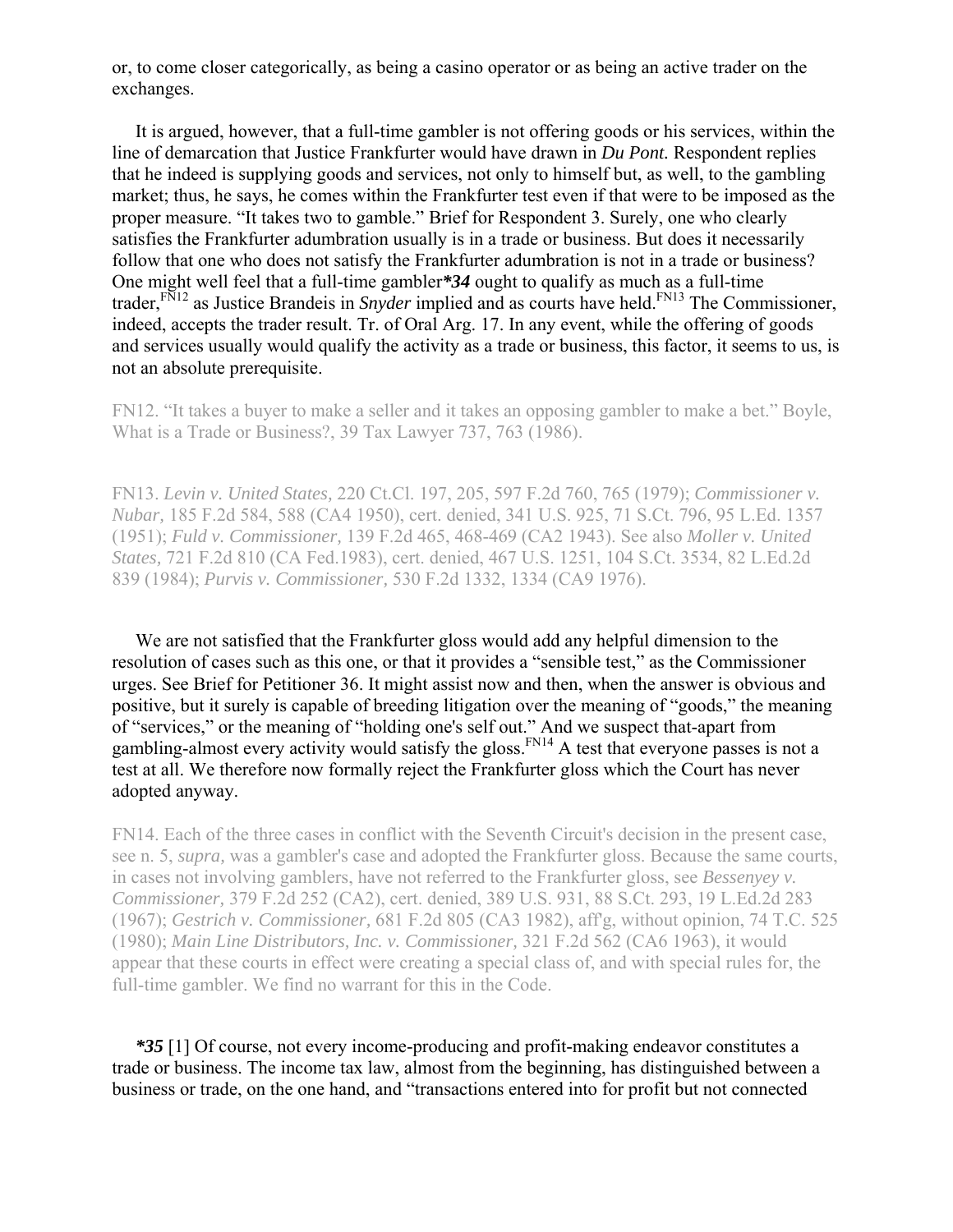with ... business or trade," on the other. See Revenue Act of 1916, § 5(a), Fifth, 39 Stat. 759. Congress "distinguished the broad range of income or profit producing activities from those satisfying the narrow category of trade or business." *Whipple v. Commissioner,* 373 U.S., at 197, 83 S.Ct., at 1171. We accept the fact that to be engaged in a trade or business, the taxpayer must be involved in the activity with continuity and regularity and that the taxpayer's primary purpose for engaging in the activity must be for income or profit. A sporadic activity, a hobby, or an amusement diversion does not qualify.

It is suggested that we should defer to the position taken by the Commissioner and by the Solicitor General, but, in the absence of guidance, for over several decades now, through the medium of definitive statutes or regulations, we see little reason to do so. We would defer, instead, to the Code's normal focus on what we regard as a common-sense concept of what is a trade or business. Otherwise, as here, in the context of a minimum tax, it is not too extreme to say that the taxpayer is being taxed on his gambling losses, <sup>FN15</sup> a result distinctly out of line with the Code's focus on income.

FN15. "The more he lost, the more minimum tax he had to pay." Boyle, 39 Tax Lawyer, at 754. The Commissioner concedes that application of the goods-or-services-test here "visits somewhat harsh consequences" on taxpayer Groetzinger, Brief for Petitioner 36, and "points to ... perhaps unfortunate draftsmanship." *Ibid.* See also Reply Brief for Petitioner 11.

[2] We do not overrule or cut back on the Court's holding in *Higgins* when we conclude that if one's gambling activity is pursued full time, in good faith, and with regularity, to the production of income for a livelihood, and is not a mere hobby, it is a trade or business within the meaning of the statutes with which we are here concerned. Respondent *\*36* Groetzinger satisfied that test in 1978. Constant and large-scale effort on his part was made. Skill was required and was applied. He did what he did for a livelihood, though with a less-than-successful result. This was not a hobby or a passing fancy or an occasional bet for amusement.

[3] We therefore adhere to the general position of the *Higgins* Court, taken 46 years ago, that resolution of this issue "requires an examination of the facts in each case." 312 U.S., at 217, 61 S.Ct., at 478. This may be thought by some to be a less-than-satisfactory solution, for facts vary. See Boyle, What is a Trade or Business?, 39 Tax Lawyer 737, 767 (1986); Note, The Business of Betting: Proposals for Reforming the Taxation of Business Gamblers, 38 Tax Lawyer 759 (1985); Lopez, Defining "Trade or Business" Under the Internal Revenue Code: A Survey of Relevant Cases, 11 Fla.St.U.L.Rev. 949 (1984). Cf. Comment, Continuing Vitality of the "Goods or Services" Test, 15 U.Balt.L.Rev. 108 (1985). But the difficulty rests in the Code's wide utilization in various contexts of the term "trade or business," in the absence of an all-purpose definition by statute or regulation, and in our concern that an attempt judicially to formulate and impose a test for all situations would be counterproductive, unhelpful, and even somewhat precarious for the overall integrity of the Code. We leave repair or revision, if any be needed, which we doubt, to the Congress where we feel, at this late date, the ultimate responsibility rests. Cf. *Flood v. Kuhn,* 407 U.S. 258, 269-285, 92 S.Ct. 2099, 2105-2113, 32 L.Ed.2d 728 (1972). FN16

FN16. It is possible, of course, that our conclusion here may subject the gambler to selfemployment tax, see § 1401-1403 of the Code, and therefore may not be an unmixed blessing for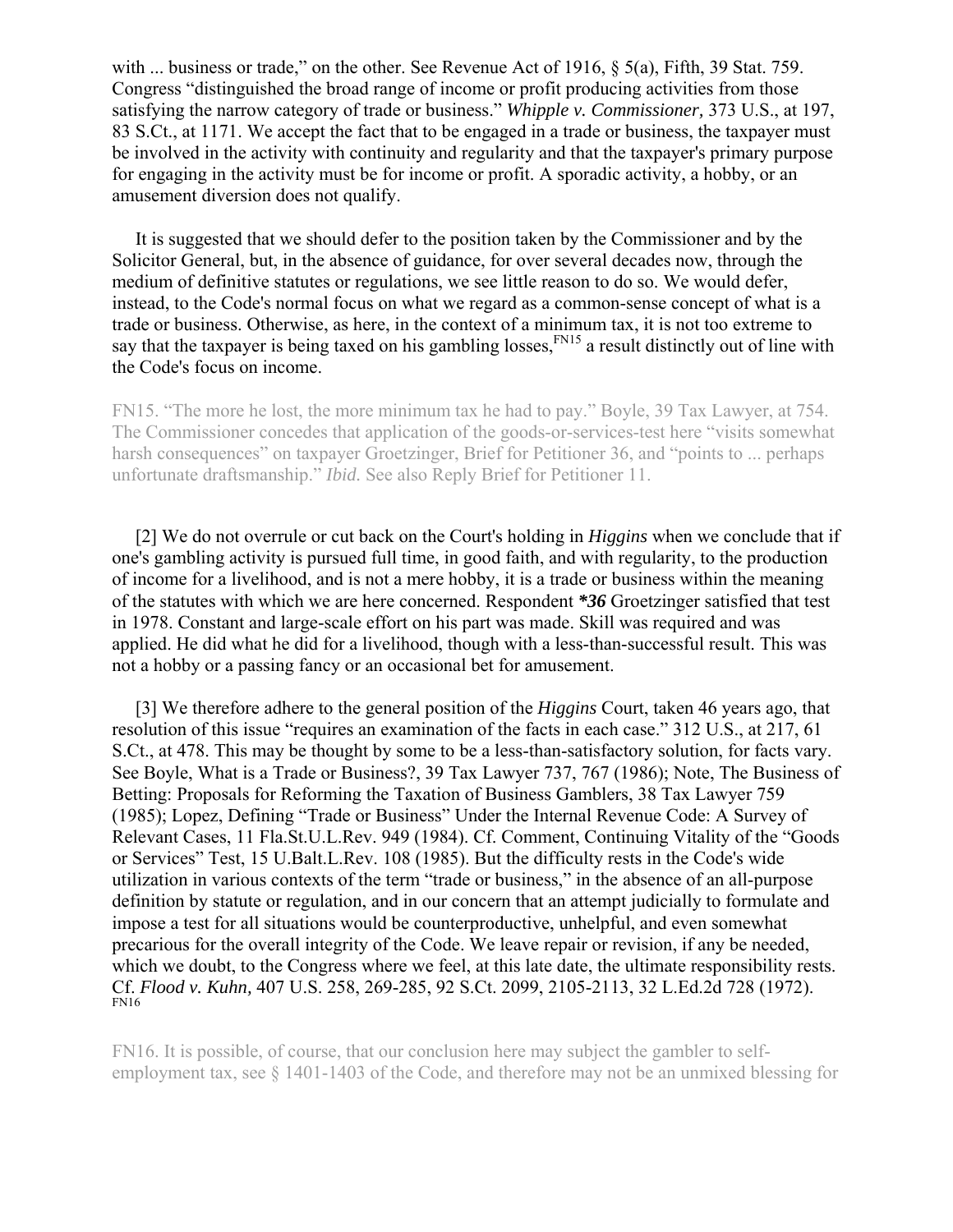The judgment of the Court of Appeals is affirmed.

It is so ordered.

*\*37* Justice WHITE, with whom THE CHIEF JUSTICE and Justice SCALIA join, dissenting.

The 1982 amendments to the Tax Code made clear that gambling is not a trade or business. Under those amendments, the alternative minimum tax base equals adjusted gross income reduced by specified amounts, including gambling losses, and increased by items not relevant here. See 26 U.S.C. §§ 55(b), 55(e)(1)(A), 165(d) (1982 ed. and Supp. III). FN1 If full-time gambling were a trade or business, a full-time gambler's gambling losses would be "deductions ... attributable to a trade or business carried on by the taxpayer," and hence deductible from gross income in computing adjusted gross income, 26 U.S.C. § 62(1), though only to the extent of gambling winnings, 26 U.S.C. § 165(d). To again subtract gambling losses (to the extent of gambling winnings) from adjusted gross income when computing the alternative minimum tax base would be to give the full-time gambler a double deduction for alternative minimum tax purposes, which was certainly not Congress' intent. FN2 Thus, when Congress*\*38* amended the alternative minimum tax provisions in 1982, it implicitly accepted the teaching of *Gentile v. Commissioner*, 65 T.C. 1 (1975), that gambling is not a trade or business. FN3 Groetzinger would have had no problem under the 1982 amendments.

FN1. All references are to the Code as it stood prior to the 1986 amendments.

FN2. Consider two single individuals filing for the tax year ending December 31, 1986: A has \$75,000 in nongambling income, and \$75,000 in itemized nongambling deductions; B, a fulltime gambler, has \$75,000 in gambling winnings, \$75,000 in gambling losses, \$75,000 in nongambling income, and \$75,000 in itemized nongambling deductions. A's gross income and adjusted gross income are both \$75,000, and so is his alternative minimum tax base. The alternative minimum tax assessed on A is 20% of the excess of \$75,000 over \$30,000, see 26 U.S.C. §§ 55(a), 55(f)(1)(B), or \$9,000. Assuming that full-time gambling is a trade or business, B has gross income of \$150,000, adjusted gross income of \$75,000 (because his gambling losses are attributable to a trade or business), and an alternative minimum tax base of zero (because gambling losses are deducted from adjusted gross income in computing the alternative minimum tax base). Thus, if full-time gambling were treated as a trade or business, B's gambling losses would shield him against the \$9,000 minimum tax that Congress clearly intended him to pay. "The Code should not be interpreted to allow [a taxpayer] 'the practical equivalent of a double deduction,' *Charles Ilfeld Co. v. Hernandez,* 292 U.S. 62, 68, 54 S.Ct. 596, 598, 78 L.Ed. 1127 (1934), absent a clear declaration of intent by Congress." *United States v. Skelly Oil Co.,* 394 U.S. 678, 684, 89 S.Ct. 1379, 1383, 22 L.Ed.2d 642 (1969). There is no such clear declaration of intent accompanying the 1982 amendments.

FN3. The Commissioner had acquiesced in *Gentile.* See 1980-2 Cum. Bull. 1, 4, n. 39.